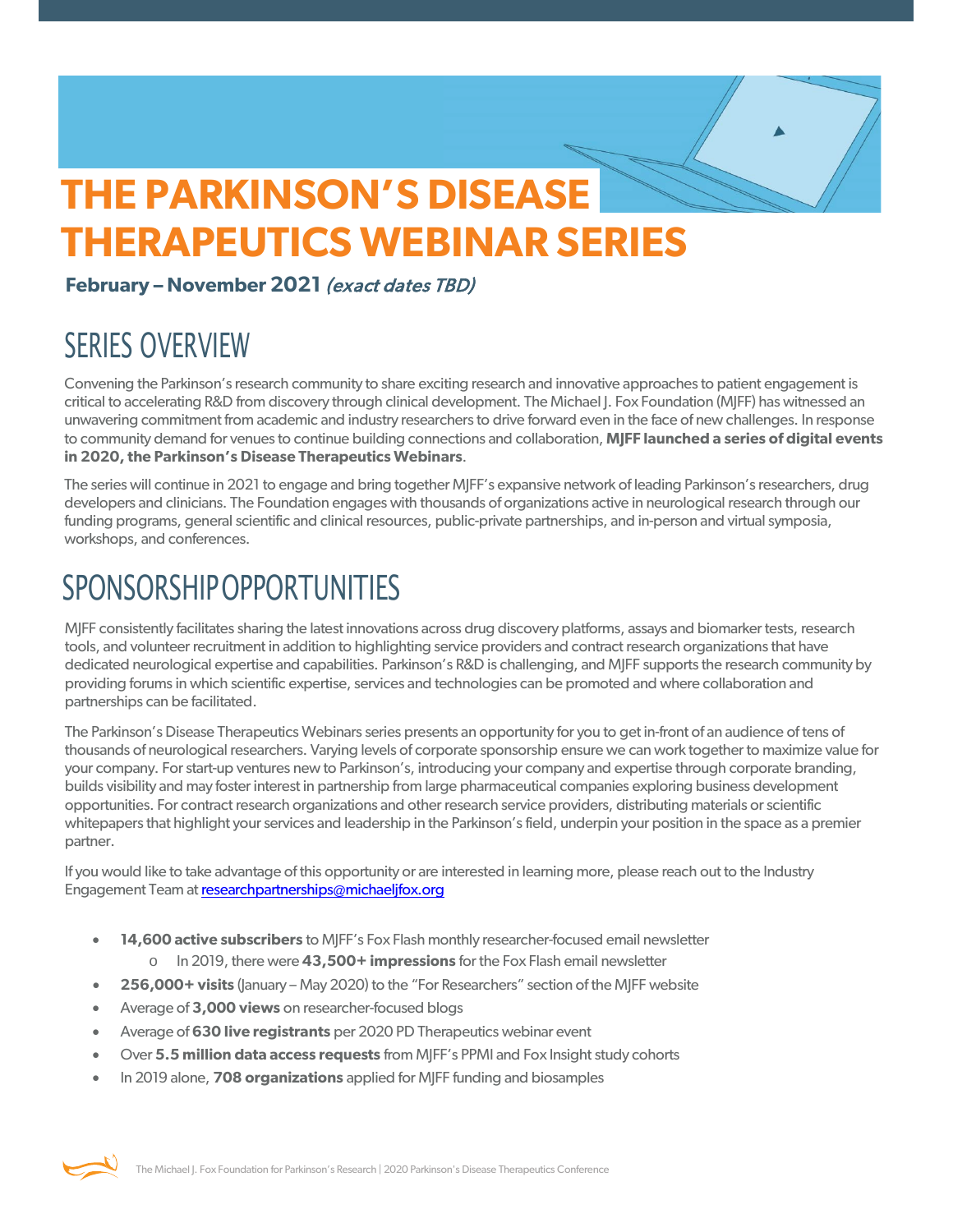**The Michael J. Fox Foundation presents a series of free online events, Parkinson's Disease Therapeutics Webinars, focused exclusively on novel research and therapeutic development for Parkinson's disease (PD)**

### PARTNER

#### **\$15,000 USD**

- Premier placement of company logo included on the "**Thank You to Our Sponsors" slide during webinars** (total of four webinars)2
- Premier placement of company logo included on series **registration webpage**
- Inclusion of a **full-page digital flyer**  and/or scientific whitepaper<sup>1</sup> in postseries "E-binder" attachment sent to all past webinar attendees (total of one email)2 and posted for download on series webpage
- Company logo **with link to company website on "Thank You" e-mail** to webinar attendees (total of four e-mails)
- ◆ Company logo included on series **promotional e-mails** reaching MJFF's list of 14,600 subscribers (minimum of four e-mails) 2
- ◆ Company name included on all seriesrelated **social posts** (including LinkedIn and Twitter)
- **Special verbal "Thank You"** during each webinar (total of four webinars)2

# 2021 SCHEDULE OF EVENTS

The series kicks off in **February 2021**, and will include four sessions, each covering a hot topic in Parkinson's R&D. It reflects many of the same goals of our annual Parkinson's Disease Therapeutics Conference, which regularly brings 300 researchers and business development professionals from academia and industry to New York each fall (2020 cancelled). With the success of the 2020 series, MJFF has committed to continue providing the research community with opportunities to safely convene this coming year. The series is free to attendees and will feature presentations and discussions from leaders in Parkinson's research and therapeutic development.

#### **Session 1: February 2021**

The Promise of Precision Medicine for Parkinson's Disease: Today's science and tomorrow's trials

This session will delve into the heterogeneity of Parkinson's disease at a clinical, pathological and genetic-mechanistic level and provide a model for how precision medicine would work for Parkinson's disease trials

#### **Session 2: May 2021\***

Building Capacity for Inclusivity in Parkinson's Research and Care\* Strategies for engaging diverse populations in Parkinson's Disease research and current investment in this space

#### **Session 3: September 2021\***

Patients as Partners in Research\* Virtual "patient day" with case studies about patient-scientist partnerships and how this may evolve in the future

#### **Session 4: November 2021\***

Topic Pending

### SUPPORTER

#### **\$5,000 USD**

- Company logo included on the **"Thank You to Our Sponsors" slide during webinars** (total of four webinars) 2
- ◆ Company logo included on series **registration webpage**
- $\div$  Inclusion of a **half-page digital flyer**<sup>1</sup> in post-series "E-binder" attachment sent to all past webinar attendees (total of one email)2 and posted for download on series webpage
- Company logo on **"Thank You" e-mails**  to webinar attendees (total of four e-mails) $2$

### **CONTRIBUTOR**

**\$2,500 USD**

- Company logo included on the **"Thank You to Our Sponsors" slide during webinars** (total of four webinars) 2
- ◆ Company logo included on series **registration webpage**

<sup>1</sup>All materials subject to MJFF approval <sup>2</sup>Inclusion dependent on number of remaining webinars/emails at time of commitment